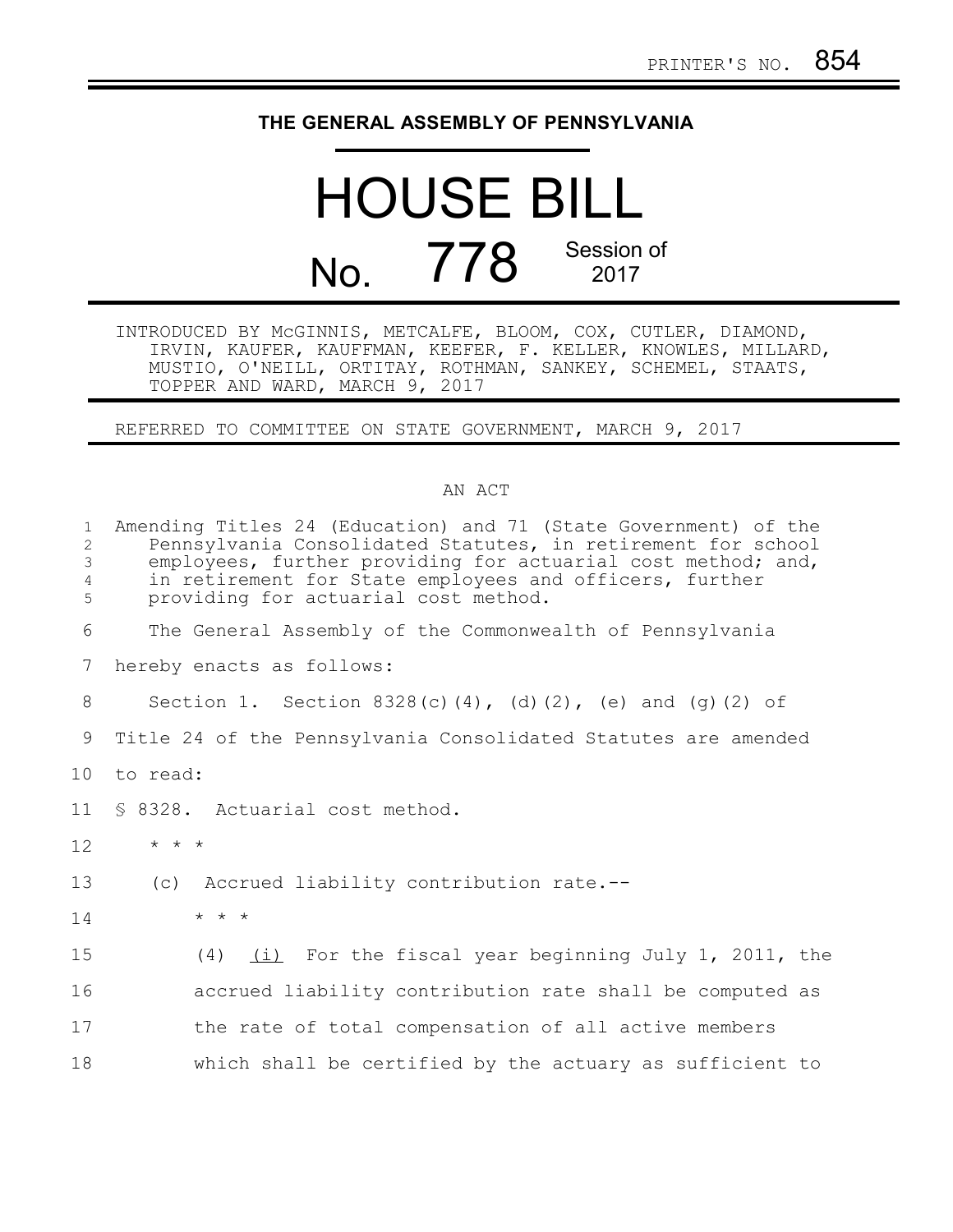fund as a level percentage of compensation over a period of 24 years from July 1, 2011, the present value of the liabilities for all prospective benefits calculated as of June 30, 2010, including the supplemental benefits as provided in sections 8348, 8348.1, 8348.2, 8348.3, 8348.4, 8348.5, 8348.6 and 8348.7, in excess of the actuarially calculated assets in the fund (calculated recognizing all realized and unrealized investment gains and losses each year in level annual installments over a ten-year period). 1 2 3 4 5 6 7 8 9 10

(ii) The balance of any recognized accrued liability net of market value of assets as of June 30, 2016, shall be funded in annual graduated contributions from July 1, 2017, until the balance equals zero. The first annual payment shall be equal to 7.4% of the balance of the recognized accrued liability net of market value of assets as of June 30, 2016. Each subsequent annual payment shall be equal to the previous annual payment plus an amount equal to 3.5% of the previous annual payment. In the event that the remaining balance is less than the previous annual payment, the final payment shall be equal to the remaining balance plus an amount equal to 7.25% of the balance. 11 12 13 14 15 16 17 18 19 20 21 22 23

(iii) In the event that the accrued liability is increased by legislation enacted subsequent to June 30, 2010, and before July 1, 2016, such additional liability shall be funded as a level percentage of compensation over a period of ten years from the July 1 second succeeding the date such legislation is enacted. (iv) In the event that the accrued liability is 24 25 26 27 28 29 30

20170HB0778PN0854 - 2 -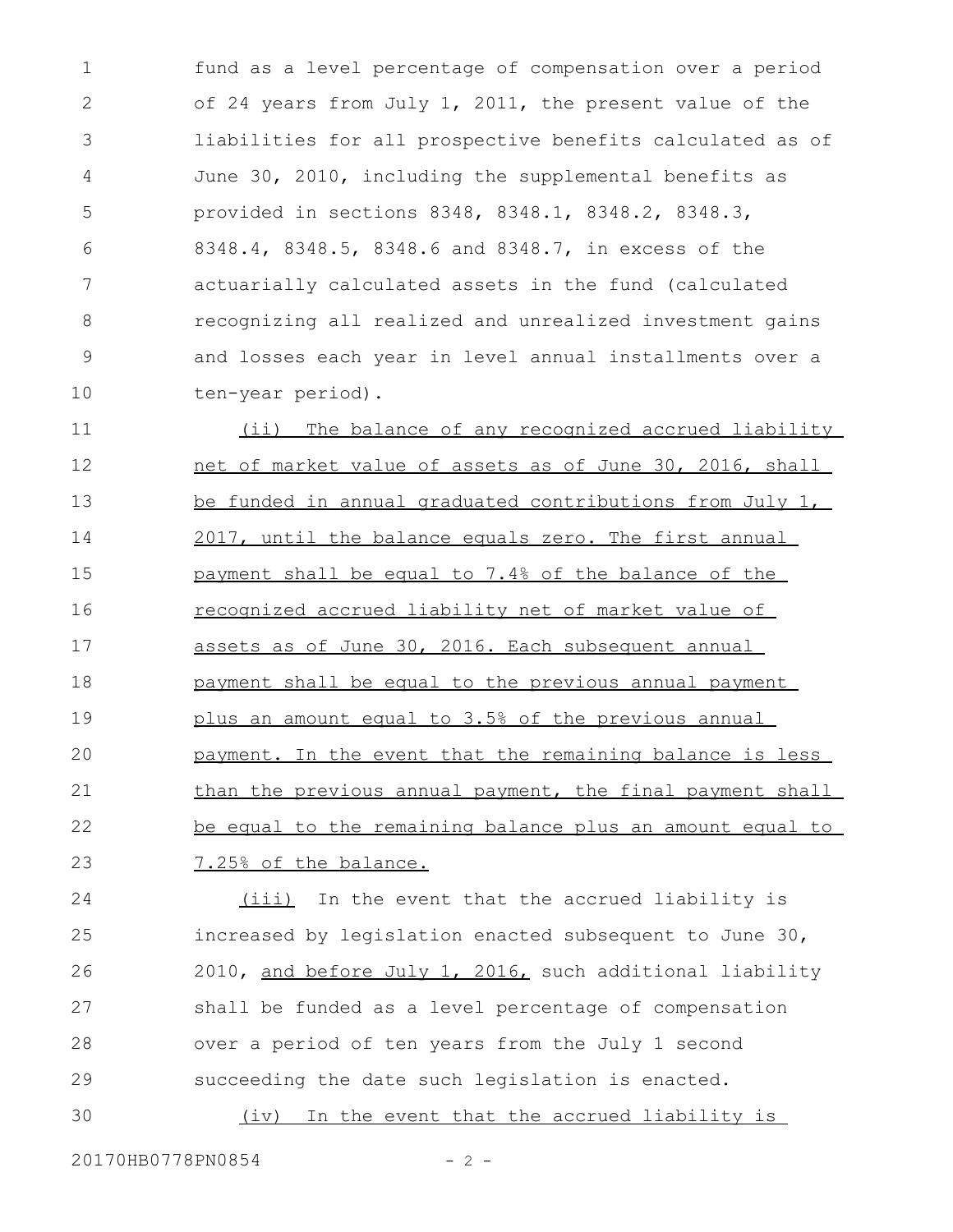| 1  |     | changed by legislation enacted subsequent to June 30,    |
|----|-----|----------------------------------------------------------|
| 2  |     | 2016, such additional liability shall be funded in equal |
| 3  |     | dollar annual contributions over a period of 20 years    |
| 4  |     | from the July 1 second succeeding the date such          |
| 5  |     | legislation is enacted.                                  |
| 6  | (d) | Supplemental annuity contribution rate.--                |
| 7  |     | $\star$ $\star$ $\star$                                  |
| 8  |     | (i) For fiscal years beginning July 1, 2011,<br>(2)      |
| 9  |     | contributions from the Commonwealth and other employers  |
| 10 |     | whose employees are members of the system required to    |
| 11 |     | provide for the payment of supplemental annuities as     |
| 12 |     | provided in sections 8348, 8348.1, 8348.2, 8348.3,       |
| 13 |     | 8348.4, 8348.5, 8348.6 and 8348.7 shall be paid as part  |
| 14 |     | of the accrued liability contribution rate as provided   |
| 15 |     | for in subsection $(c)$ $(4)$ , and there shall not be a |
| 16 |     | separate supplemental annuity contribution rate          |
| 17 |     | attributable to those supplemental annuities.            |
| 18 |     | In the event that supplemental annuities are<br>$(i$ ii) |
| 19 |     | increased by legislation enacted subsequent to June 30,  |
| 20 |     | 2010, and before July 1, 2016, the additional liability  |
| 21 |     | for the increase in benefits shall be funded as a level  |
| 22 |     | percentage of compensation over a period of ten years    |
| 23 |     | from the July 1 second succeeding the date such          |
| 24 |     | legislation is enacted.                                  |
| 25 |     | (iii) In the event that supplemental annuities are       |
| 26 |     | increased by legislation enacted subsequent to June 30,  |
| 27 |     | 2016, the additional liability for the increase in       |
| 28 |     | benefits shall be funded in equal dollar annual          |
| 29 |     | contributions over a period of 20 years from the July 1  |
| 30 |     | second succeeding the date such legislation is enacted.  |
|    |     |                                                          |

20170HB0778PN0854 - 3 -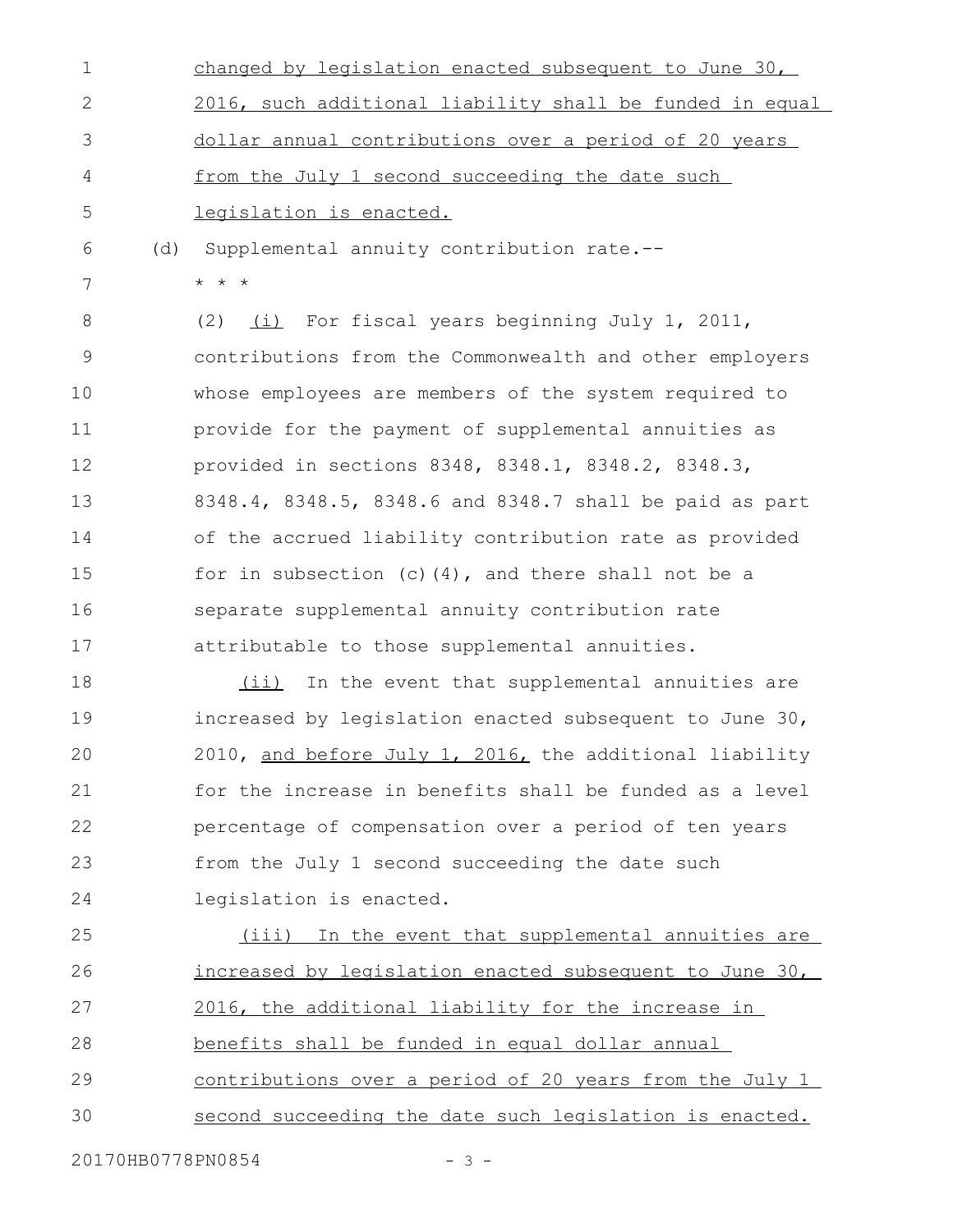(e) Experience adjustment factor.-- 1

(1) For each year after the establishment of the accrued liability contribution rate for the fiscal year beginning July 1, 2011, any increase or decrease in the unfunded accrued liability, excluding the gains or losses on the assets of the health insurance account, due to actual experience differing from assumed experience, changes in actuarial assumptions, changes in contributions caused by the final contribution rate being different from the actuarially required contribution rate, active members making shared-risk contributions or changes in the terms and conditions of the benefits provided by the system by judicial, administrative or other processes other than legislation, including, but not limited to, reinterpretation of the provisions of this part, shall be amortized as a level percentage of compensation over a period of 24 years beginning with the July 1 second succeeding the actuarial valuation determining said increases or decreases[.] when the actuarial valuation occurs on or before June 30, 2015, and in equal dollar annual contributions over a period of 20 years beginning with the July 1 second succeeding the actuarial valuation determining said increases or decreases when the actuarial valuation occurs after June 30, 2016. When the actuarial valuation occurs after June 30, 2016, the actuarial value of system assets used to determine the experience adjustment factor shall be the market value of assets as of the date of the actuarial valuation. (2) (Reserved). \* \* \* (g) Temporary application of collared contribution rate.-- 2 3 4 5 6 7 8 9 10 11 12 13 14 15 16 17 18 19 20 21 22 23 24 25 26 27 28 29 30

20170HB0778PN0854 - 4 -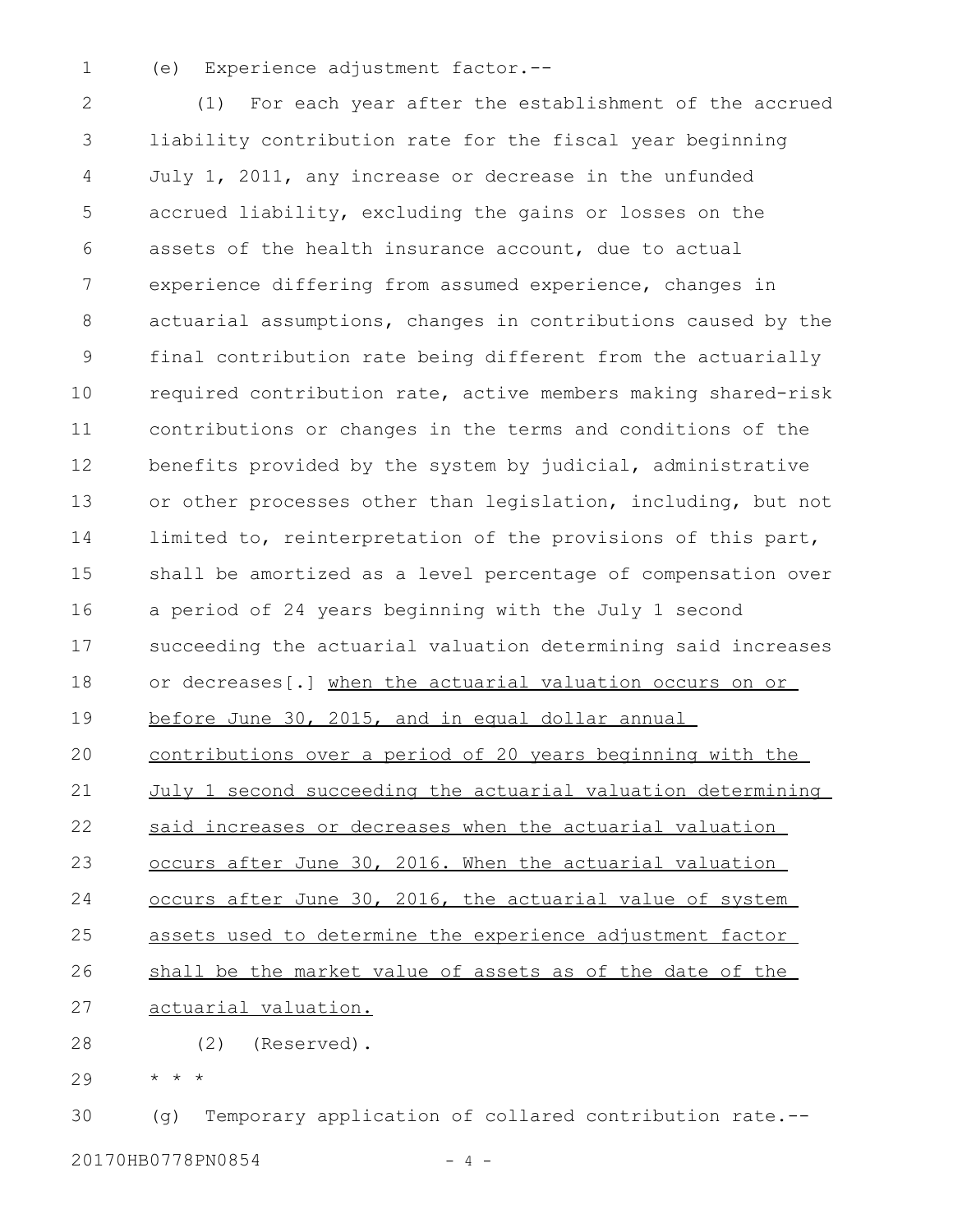\* \* \*

1

(2) If, for any of the fiscal years beginning July 1, 2011, July 1, 2012, [and on or after] July 1, 2013, July 1, 2014, July 1, 2015, and July 1, 2016, the actuarially required contribution rate, calculated without regard for the costs added by legislation, is more than 3%, 3.5%, 4.5%, 4.5%, 4.5% and 4.5%, respectively, of the total compensation of all active members greater than the prior year's final contribution rate, then the collared contribution rate shall be applied and be equal to the prior year's final contribution rate increased by  $3\%$ ,  $3.5\%$ ,  $4.5\%$ ,  $4.5\%$ ,  $4.5\%$  and 4.5%, respectively, of total compensation of all active members. Otherwise, and for all other fiscal years, the collared contribution rate shall not be applicable. In no case shall the collared contribution rate be less than 4% of the total compensation of all active members. \* \* \* Section 2. Section 5508(c)(3), (e)(2), (f)(1) and (h) of Title 71 are amended to read: § 5508. Actuarial cost method. \* \* \* (c) Accrued liability contribution rate.-- \* \* \* (3) (i) For the fiscal year beginning July 1, 2010, the accrued liability contribution rate shall be computed as the rate of total compensation of all active members which shall be certified by the actuary as sufficient to fund in equal dollar installments over a period of 30 years from July 1, 2010, the present value of the liabilities for all prospective benefits calculated as of 2 3 4 5 6 7 8 9 10 11 12 13 14 15 16 17 18 19 20 21 22 23 24 25 26 27 28 29 30

20170HB0778PN0854 - 5 -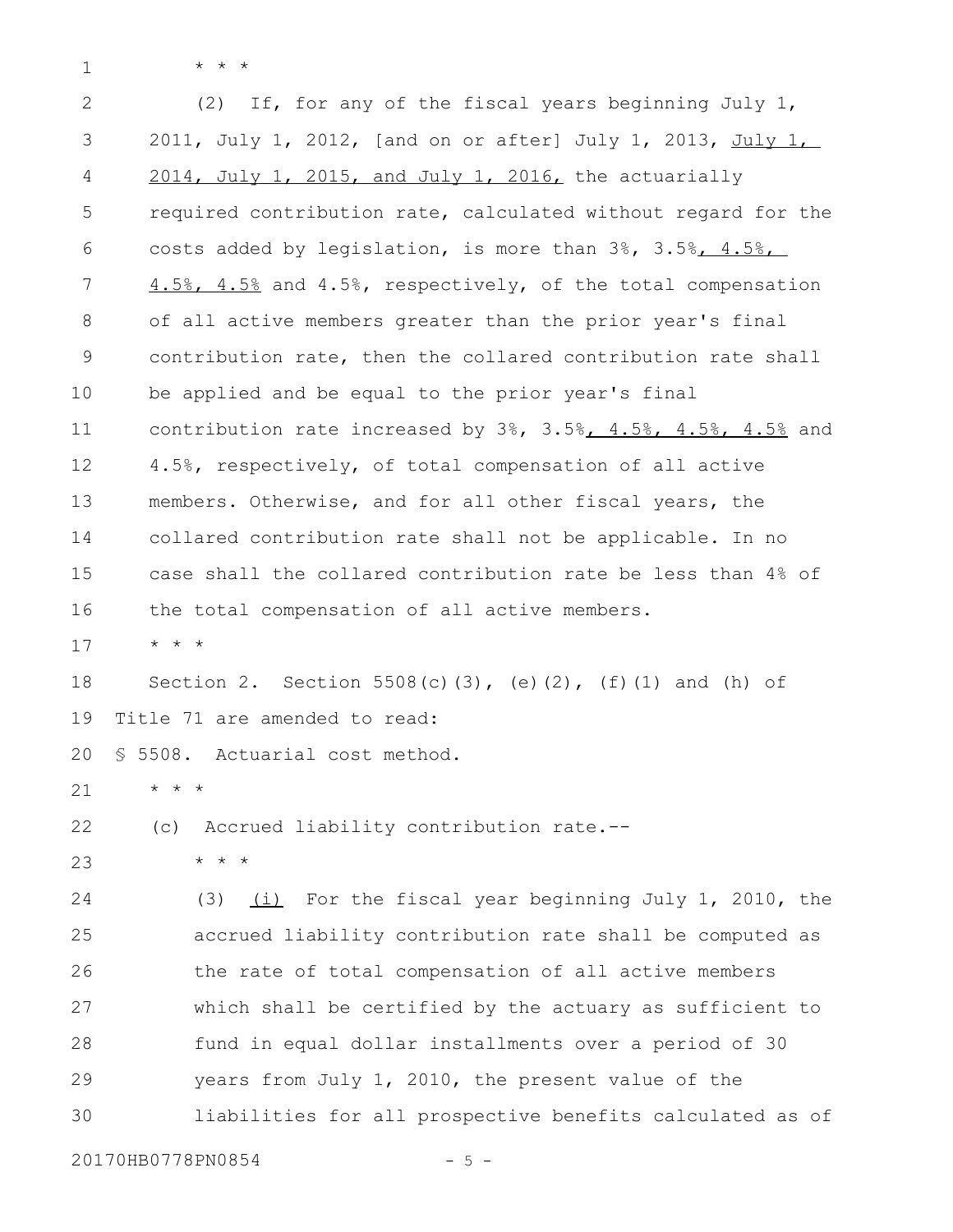the immediately prior valuation date, including the supplemental benefits as provided in sections 5708, 5708.1, 5708.2, 5708.3, 5708.4, 5708.5, 5708.6, 5708.7 and 5708.8, but excluding the benefits payable from the retirement benefit plan established pursuant to section 5941 (relating to benefits completion plan), in excess of the actuarially calculated assets in the fund (calculated recognizing all realized and unrealized investment gains and losses each year in level annual installments over five years), including the balance in the supplemental annuity account, and the present value of employer normal contributions and of member contributions payable with respect to all active members, inactive members on leave without pay, vestees and special vestees on December 31, 2009. 1 2 3 4 5 6 7 8 9 10 11 12 13 14 15

(ii) The balance of any recognized accrued liability net of market value of assets as of December 31, 2016, shall be funded in annual graduated contributions from July 1, 2017, until the balance equals zero. The first annual payment shall be equal to 8.15% of the balance of the recognized accrued liability net of market value of assets as of December 31, 2016. Each subsequent annual payment shall be equal to the previous annual payment plus an amount equal to 2.50% of the previous annual payment. In the event that the remaining balance is less than the previous annual payment, the final payment shall be equal to the remaining balance plus an amount equal to 7.5% of the balance. 16 17 18 19 20 21 22 23 24 25 26 27 28

(iii) If the accrued liability is changed by legislation enacted subsequent to December 31, 2009, and 29 30

20170HB0778PN0854 - 6 -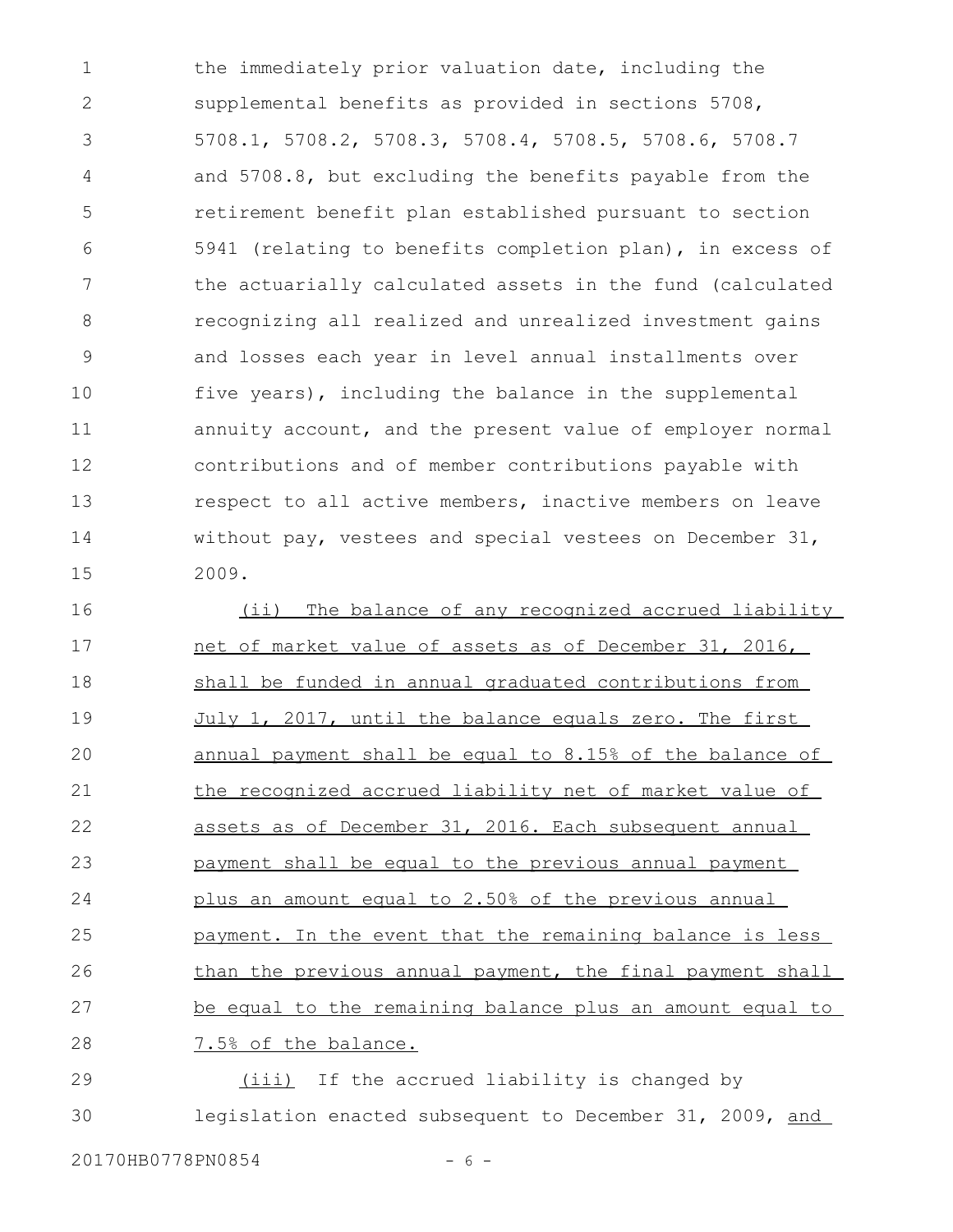before January 1, 2017, such change in liability shall be funded in equal dollar installments over a period of ten years from the first day of July following the valuation date coincident with or next following the date such legislation is enacted. (iv) If the accrued liability is changed by legislation enacted subsequent to December 31, 2016, such change in liability shall be funded in equal dollar annual contributions over a period of 20 years from the first day of July following the valuation date coincident with or next following the date such legislation is enacted. \* \* \* (e) Supplemental annuity contribution rate.-- \* \* \* (2)  $(i)$  For fiscal years beginning on or after July 1, 2010, contributions from the Commonwealth and other employers whose employees are members of the system required to provide for the payment of supplemental annuities as provided in sections 5708, 5708.1, 5708.2, 5708.3, 5708.4, 5708.5, 5708.6, 5708.7 and 5708.8 shall be paid as part of the accrued liability contribution rate as provided for in subsection (c)(3), and there shall not be a separate supplemental annuity contribution rate attributable to those supplemental annuities. (ii) In the event that supplemental annuities are increased by legislation enacted subsequent to December 31, 2009, and before January 1, 2017, the additional liability for the increase in benefits shall be funded in equal dollar installments over a period of ten years from 1 2 3 4 5 6 7 8 9 10 11 12 13 14 15 16 17 18 19 20 21 22 23 24 25 26 27 28 29 30

20170HB0778PN0854 - 7 -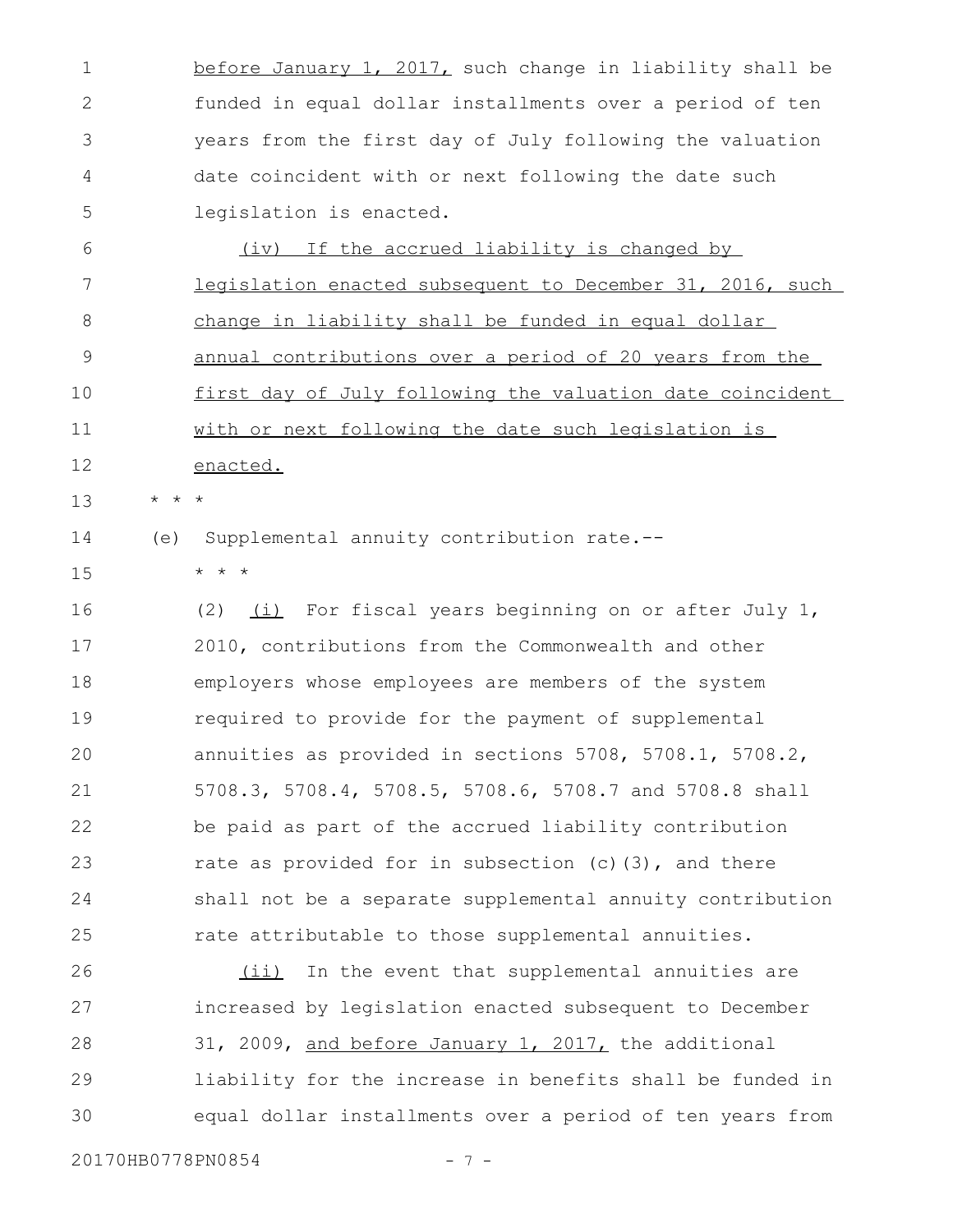the first day of July following the valuation date coincident with or next following the date such legislation is enacted. 1 2 3

(iii) In the event that supplemental annuities are increased by legislation enacted subsequent to December 31, 2016, the additional liability for the increase in benefits shall be funded in equal dollar annual contributions over a period of 20 years from the first day of July following the valuation date coincident with or next following the date such legislation is enacted. (f) Experience adjustment factor.-- 4 5 6 7 8 9 10 11

(1)  $(i)$  For each year after the establishment of the accrued liability contribution rate and the supplemental annuity contribution rate for the fiscal year beginning July 1, 2010, any increase or decrease in the unfunded accrued liability and any increase or decrease in the liabilities and funding for supplemental annuities, due to actual experience differing from assumed experience (recognizing all realized and unrealized investment gains and losses over a five-year period), changes in contributions caused by the final contribution rate being different from the actuarially required contribution rate, State employees making shared-risk member contributions, changes in actuarial assumptions or changes in the terms and conditions of the benefits provided by the system by judicial, administrative or other processes other than legislation, including, but not limited to, reinterpretation of the provisions of this part, shall be amortized in equal dollar annual contributions over a period of 30 years 12 13 14 15 16 17 18 19 20 21 22 23 24 25 26 27 28 29 30

20170HB0778PN0854 - 8 -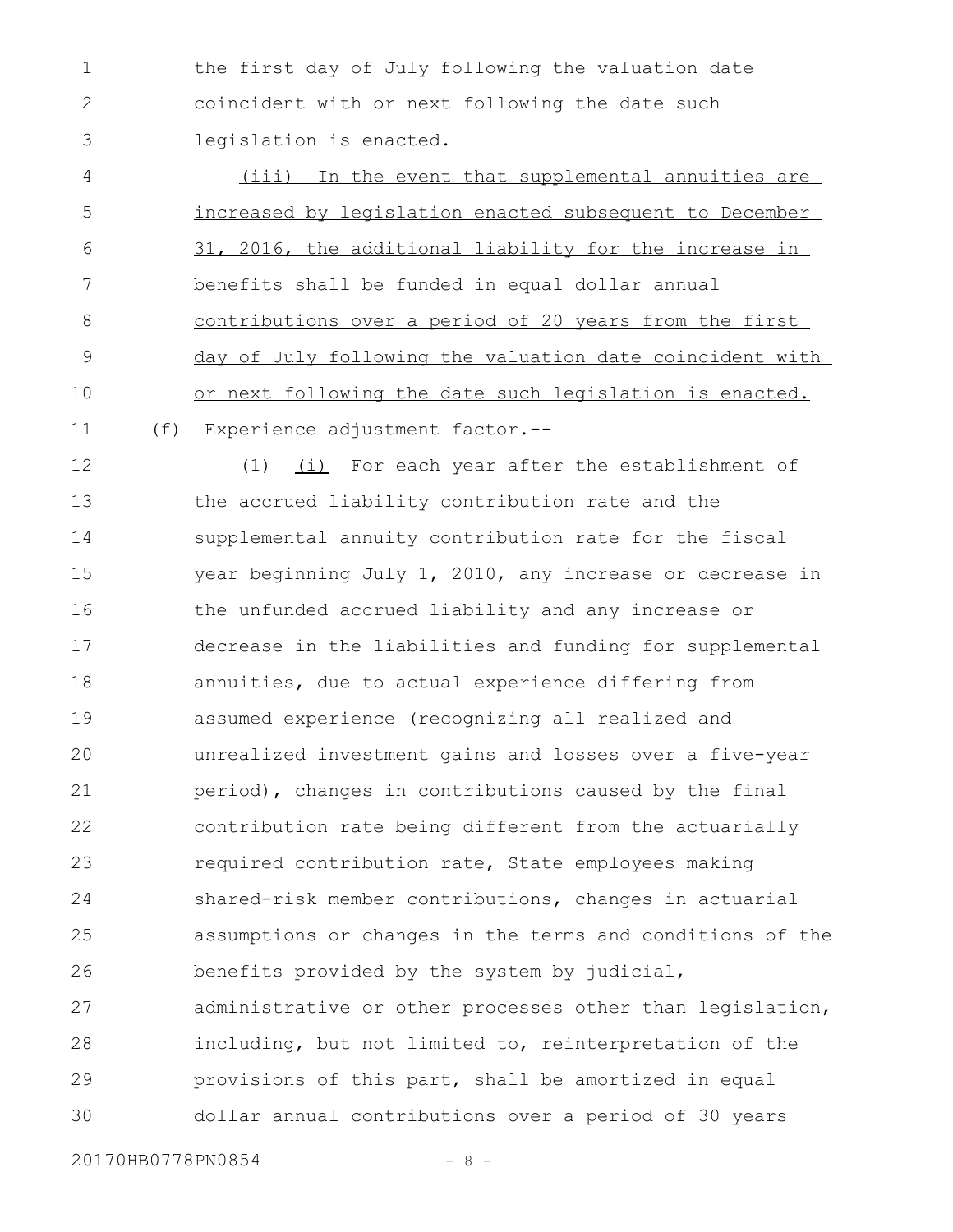beginning with the July 1 succeeding the actuarial valuation determining said increases or decreases[.] when the actuarial valuation occurs on or before December 31, 2015. 1 2 3 4

(ii) For each year after the establishment of the accrued liability contribution rate and the supplemental annuity contribution rate for the fiscal year beginning July 1, 2017, any increase or decrease in the unfunded accrued liability and any increase or decrease in the liabilities and funding for supplemental annuities, due to actual experience differing from assumed experience, changes in contributions caused by the final contribution rate being different from the actuarially required contribution rate, State employees making shared-risk member contributions, changes in actuarial assumptions or changes in the terms and conditions of the benefits provided by the system by judicial, administrative or other processes other than legislation, including, but not limited to, reinterpretation of the provisions of this part, shall be amortized in equal dollar annual contributions over a period of 20 years beginning with the July 1 succeeding the actuarial valuation determining said increases or decreases when the actuarial valuation occurs after December 31, 2016, and the actuarial value of system assets used to determine the experience adjustment factor shall be the market value of assets as of the date of the actuarial valuation. \* \* \* (h) Temporary application of collared contribution rate.-- 5 6 7 8 9 10 11 12 13 14 15 16 17 18 19 20 21 22 23 24 25 26 27 28 29

The collared contribution rate for each year shall be determined 30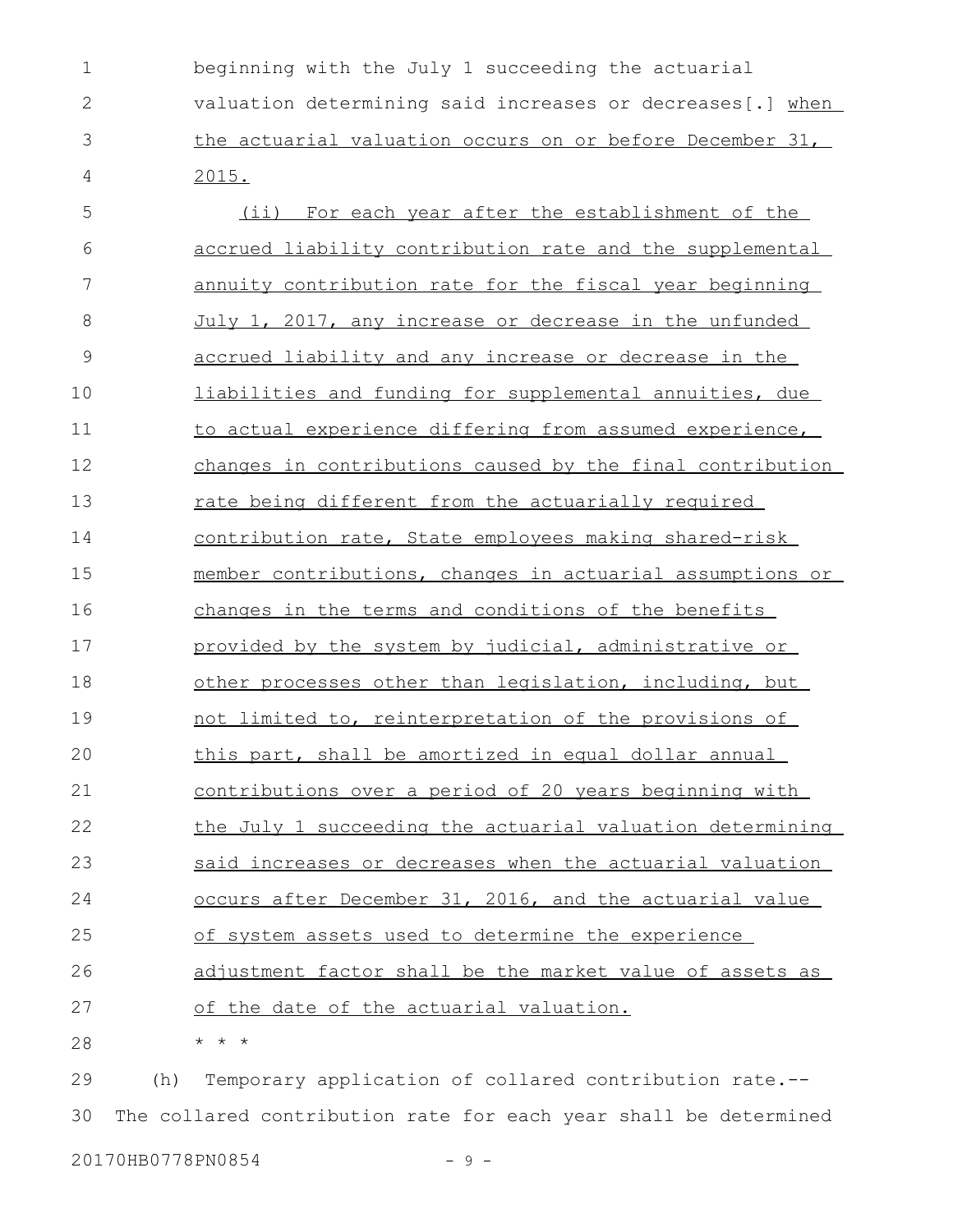by comparing the actuarially required contribution rate calculated without regard for costs added by legislation to the prior year's final contribution rate. If, for any of the fiscal years beginning July 1, 2011, July 1, 2012, [and on or after] July 1, 2013, July 1, 2014, July 1, 2015, and July 1, 2016, the actuarially required contribution rate calculated without regard for costs added by legislation is more than 3%, 3.5%, 4.5%, 4.5%, 4.5% and 4.5%, respectively, of the total compensation of all active members greater than the prior year's final contribution rate, then the collared contribution rate shall be applied and be equal to the prior year's final contribution rate increased by the respective percentage above of total compensation of all active members. Otherwise, and for all subsequent fiscal years, the collared contribution rate shall not be applicable. In no case shall the collared contribution rate be less than 4% of total compensation of all active members. 1 2 3 4 5 6 7 8 9 10 11 12 13 14 15 16 17

\* \* \* 18

Section 3. The Public School Employees' Retirement Board shall, notwithstanding any other provision of law, recertify to the Secretary of the Budget the contributions, rates, factors and amounts under 24 Pa.C.S. § 8502(k). The board's recertification shall reflect all changes in the contributions, rates, factors and amounts previously certified by the board for the fiscal year beginning July 1, 2017, which are required to comply with 24 Pa.C.S. § 8328. The recertification shall occur within 15 days of the effective date of this section and shall supersede the prior certification. 19 20 21 22 23 24 25 26 27 28

Section 4. The State Employees' Retirement Board shall, notwithstanding any other provision of law, recertify to the 29 30

20170HB0778PN0854 - 10 -